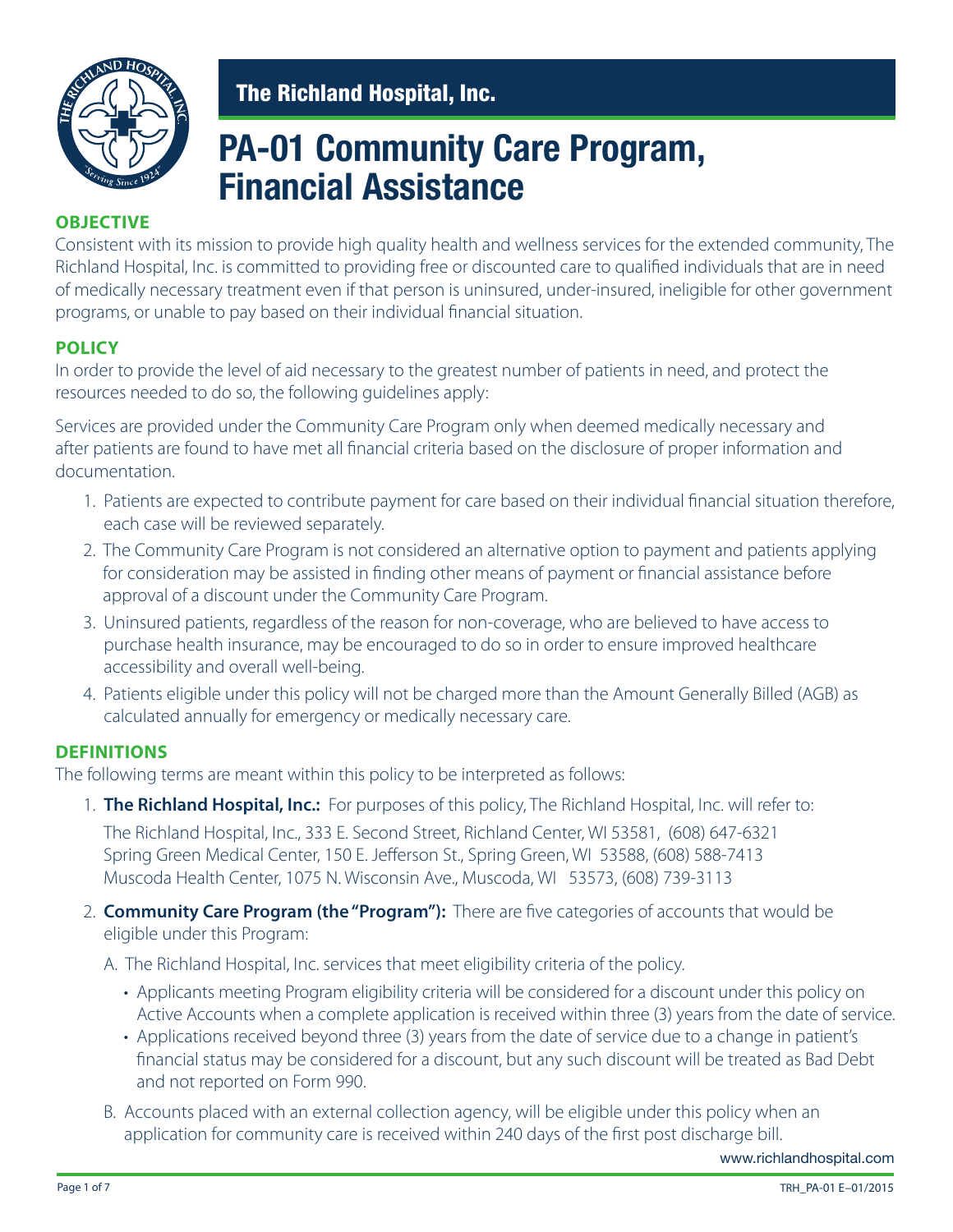

# **PA-01 Community Care Program, Financial Assistance**

- C. Designated and limited hospital outpatient services provided to approved patients of The Richland Community Free Clinic.
- D. Accounts Returned by Collection Agency An account that has been assigned to a professional collection agency and is returned as not collectable is considered Community Care as the professional collection agency has determined the patient is unable to pay the bill.
- E. Accounts Closed as a Result of a Court-Ordered Bankruptcy An account that is covered under a court-ordered bankruptcy is considered Community Care as the court has determined that the individual is financially unable to pay the bill.
- 3. **Active Account(s):** Any account(s) that have not been referred to an outside agency for collection action.
- 4. **Emergency Care:** Immediate care which is necessary to prevent putting the patient's health in serious jeopardy, serious impairment to bodily functions, and serious dysfunction of any organs or body parts.
- 5. **Urgent Care:** Services necessary in order to avoid the onset of illness or injury, disability, death, or serious impairment or dysfunction if treated within 12 to 24 hours.
- 6. **Income:** The household income shall be the measure and shall be defined as the Modified Adjusted Gross Income ("MAGI"). MAGI will be calculated based on the Adjusted Gross Income "AGI" as taken from the individual or family's most recently filed Federal income tax return adjusted to include non-taxable Social Security Benefits and tax exempt interest. Other criteria may be used if AGI is not available as a result of the individual not being required to file Federal taxes and /or if the household's current income level can be documented as having changed in any meaningful way.
- 7. **Federal Poverty Guidelines (FPG):** Guidelines for determining poverty level as defined and updated annually in the Federal Register. Federal Poverty Guidelines for the year in which an application is approved will be used for determining eligibility for all applications received within that year regardless of the date of service of the account.
- 8. **Individuals Eligible Under Program Application:** Any person taken as a deduction on the most recently filed Federal income tax return or who would have been eligible had a return been filed. Accounts for a dependent listed on the tax return will be eligible under the Program only for services incurred prior to the dependent reaching the age of majority (18). A child born after filing the most recent tax return can be included as eligible.
- 9. **Amount Generally Billed (AGB):** The calculation of AGB shall equal amounts generally billed to individuals with insurance covering that care. AGB shall be calculated annually and will be based on the immediately preceding 12-month period spanning January through December. Calculations are based on allowed charges for healthcare claims covered by Medicare and private insurers including applicable deductibles, co-payments and other patient responsibilities during the calculation period regardless of date of service. A separate AGB will be calculated for inpatient and outpatient services provided at The Richland Hospital, Inc., Spring Green Medical Center and Muscoda Health Center. The AGB as calculated shall be effective on the 1st day of March each year and applied to any application determinations made on or after that date regardless of the original date of service or the original date of application. (See addendum for current AGB percentages.)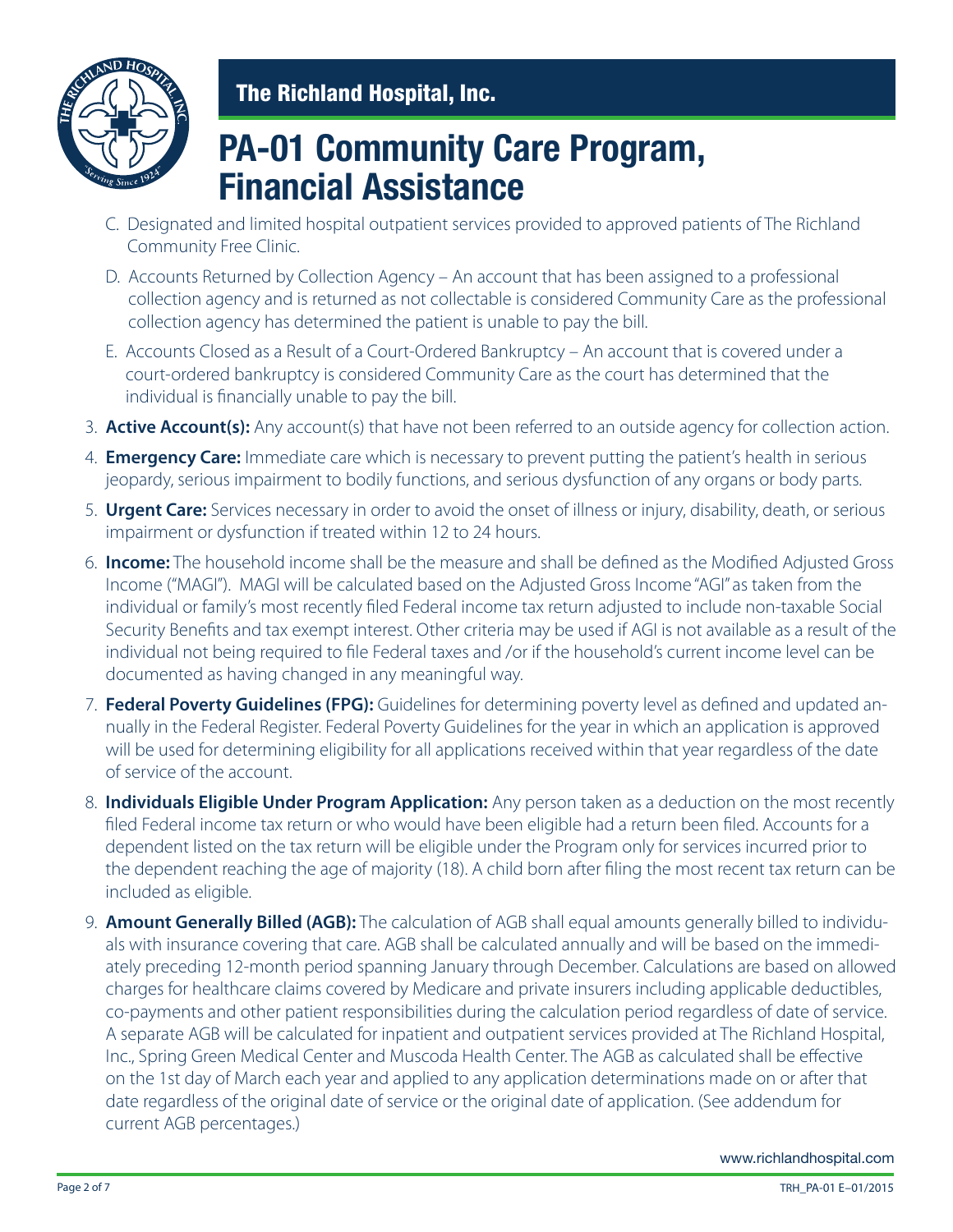

# **PA-01 Community Care Program, Financial Assistance**

### **AGB% = Sum of all claims payments for healthcare covered by Medicare and private insurers divided by allowed charges related to claims.**

- 10. **AGB Discount** = 1 minus AGB
- 11. **Uninsured:** Patients with no insurance or third-party assistance to help remunerate their financial responsibility to healthcare providers.
- 12. **Underinsured:** Patients who carry insurance or have third-party assistance to help pay for medical services, but who accrue or have the likelihood of accruing out-of-pocket expenses which exceed their financial ability. AGB applies to the amount patient is charged and responsible for paying (co-insurance, deductibles, etc.) after applying deductions, discounts and payments applied by the third party payer.

## **PROCEDURES**

#### A. **Eligibility:**

Services eligible for discount include all accounts meeting the five categories as defined in the Program. Further criteria include:

- 1. Emergency Care or Urgent Care, services deemed Medically Necessary; where Medically Necessary is defined to mean care that is non-elective and needed in order to prevent death or adverse effects to the patient's health. Care that is not Medically Necessary will not be eligible for a discount under this policy. This will include services provided and billed by The Richland Hospital, Inc., Spring Green Medical Center, and Muscoda Health Center.
- 2. Account balances for which another payment source is available are ineligible under this program.
- 3. Active Account(s) are eligible for a program discount under the Program when a complete application is received within three (3) years from the date of services. Applications received beyond three (3) years from the date of service due to a change in patient's financial status may be considered for a discount, but any such discount will be treated as Bad Debt and not reported on Form 990.
- 4. Accounts placed with an outside collection agency, will be eligible under this policy only when an application for Community Care is received at The Richland Hospital, Inc. within 240 days of the first post discharge bill.
- 5. Accounts are eligible based on the application submission date or presumptive eligibility determination date.
	- A. Patients in need of a Medically Necessary service and requiring financial assistance should apply in advance for Community Care. Community Care will apply to the identified service and any unpaid previous services.
	- B. Applications for the Program submitted after services are received will be applicable only to account(s) with a date of service prior to the application approval date.
	- C. If charges are incurred on future visits, patient will need to reapply for the Program to have these visits considered under the Program. If financial status has changed since the prior application, patient will need to complete a new application with required documentation. If patient's financial status has not changed, patient may sign an attestation that all previously submitted financial information remains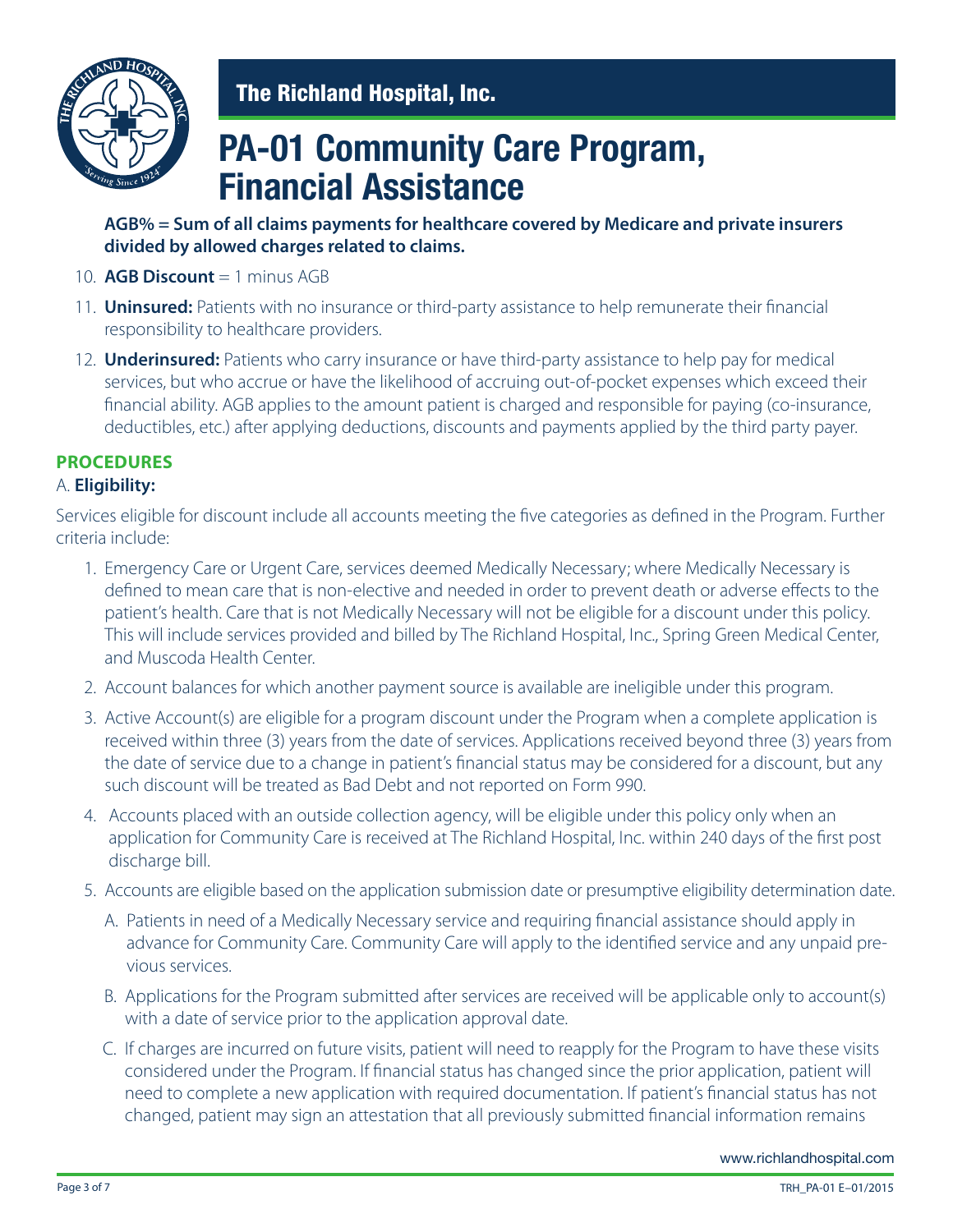

# **PA-01 Community Care Program, Financial Assistance**

 the same in lieu of completing a full application. A new application with update financial information will be required as of April 1 of each year, if the most recent year's tax return was not used in the original determination.

- 6. Patients who are uninsured, under-insured, ineligible for government assistance programs, or are unable to pay based on their individual financial situation are eligible for Program consideration. Determinations for eligibility are made on a case-by-case basis and may require appointments or discussion with hospital financial counselors. When determining patient eligibility, The Richland Hospital, Inc. does not take into account race, gender, age, sexual orientation, religious affiliation, nationality, social or immigrant status, veteran status, marital status, handicap/disability or age of the patient's account.
- 7. Presumptive Eligibility

 Additionally, The Richland Hospital, Inc. may refer to or rely on external sources and/or other program enrollment resources in the case of patients lacking documentation that supports eligibility or individual circumstance. At its sole discretion, when a patient is unable to provide necessary documentation to support an eligibility determination, The Richland Hospital, Inc. may provide free or discounted services under this Program when:

- A. Patient is homeless
- B. Patient is eligible for other state or local assistance programs that are unfunded
- C. Patient is eligible for food stamps or subsidized school lunch program
- D. Patient is eligible for assistance under the Crime Victims Act or Sexual Assault Act
- E. Patient is deceased, without a spouse, and no estate has been filed with the court system within 12 months of expiration or at the time it can be determined patient does not have assets requiring the filing of an estate.
- F. Patient receives a bankruptcy determination within the six months immediately preceding the application date if applicant is looking for consideration on any Active Account not discharged as a part of the bankruptcy determination.
- G. Patient's valid address is considered low income or subsidized housing and patient authorizes the applicable housing authority to validate income level directly to the Hospital.

 Patient will be informed of the criteria used to determine eligibility for discounted or free care. If patient is approved for less than the most generous discount through presumptive eligibility, patient will be provided with information on how to apply for free care through the application process.

#### B. **Determining Discount Amount:**

- 1. Patients who can demonstrate an Income that is at or below 150% of the Federal Poverty Guidelines ("FPG") are eligible for a 100% discount on any patient balance from The Richland Hospital, Inc.
- 2. Patients demonstrating Income that is between 151% and 300% of the FPG are eligible to receive services at the discounted rates identified in the table below.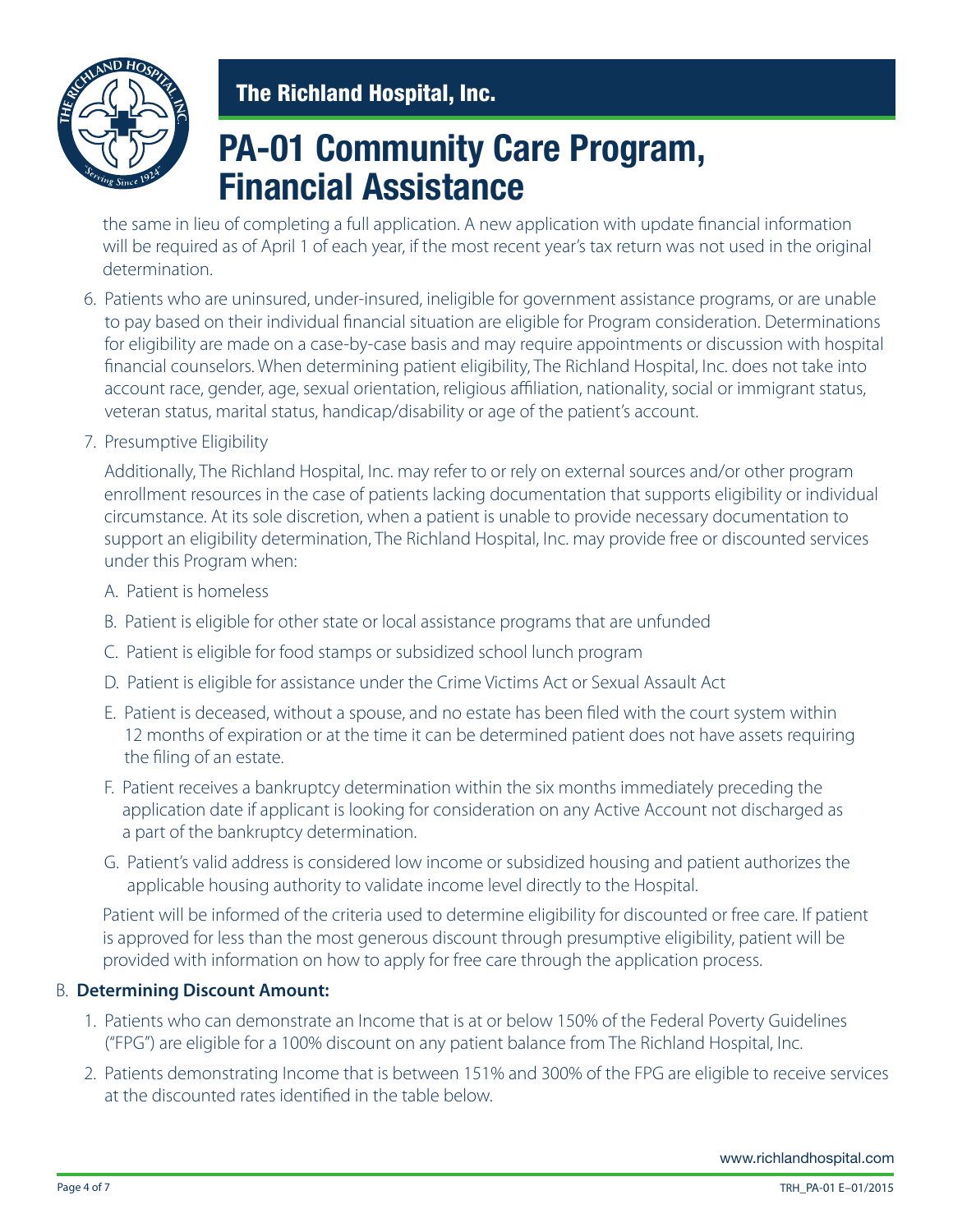

# **PA-01 Community Care Program, Financial Assistance**

3. At the hospital's discretion, patients with family income exceeding 300% of the FPG may still be eligible for Program discounts on an individual basis, taking into account extenuating circumstances, including financial or medical indigence or catastrophic infirmity.

| Un-Insured        |                                              | <b>Under-Insured</b> |                                                                                                                                                                                                                                                 |
|-------------------|----------------------------------------------|----------------------|-------------------------------------------------------------------------------------------------------------------------------------------------------------------------------------------------------------------------------------------------|
| <b>Income</b>     | <b>Discount</b>                              | Income               | <b>Discount</b>                                                                                                                                                                                                                                 |
| $0 - 150%$        | 100%                                         | $0 - 150%$           | 100%                                                                                                                                                                                                                                            |
| 151-200% of FPG   | 50% or AGB Discount,<br>whichever is greater | 151-300% of FPG      | AGB Discount - the amount patient<br>is charged and responsible for<br>paying (co-insurance, deductibles,<br>etc.) after applying deductions,<br>discounts and payments applied<br>by the third party payer will not be<br>greater than the AGB |
| 201 - 300% of FPG | <b>AGB Discount</b>                          |                      |                                                                                                                                                                                                                                                 |

### C. **Applying for Financial Assistance:**

- 1. Individuals can apply for financial assistance by submitting a completed application and all required supporting documentation (see list below). Applications can be obtained by visiting the hospital website at www.richlandhospital.com, in person at The Richland Hospital, Inc., by mailing a request to The Richland Hospital, Inc. or by calling the Patient Accounting Department at (608) 647-6321. Completed application can be submitted in person at The Richland Hospital, Inc., mailed to The Richland Hospital, Inc., or faxed to The Richland Hospital, Inc. at (608) 647-6898.
- 2. Assistance in completing the application can be provided by The Richland Hospital, Inc. Patient Counselor by phone or in person. Individuals needing assistance should contact The Richland Hospital, Inc. at (608) 647-6321 to obtain assistance or to make an appointment.
- 3. To be eligible under this Program, patients must cooperate with The Richland Hospital, Inc. to explore alternative means of assistance and if necessary, including application or actions needed to secure coverage by Medicare, Medicaid, and the Health Insurance Exchange. Patients will be required to provide necessary information and documentation when applying for a Program discount, or for other private or public payment programs.
- 4. In addition to completing an application, documentation that may need to be provided may include, but is not limited to:
	- A. Copy of most recent federal tax return. (Mandatory)
	- B. Proof of income for applicant and spouse if applicable; two or three most recent pay stubs, unemployment payment stubs, documentation of social security and/or pension income or sufficient information on how patients are currently supporting themselves. (Mandatory)
	- C. Bank Statements to support all cash accounts. (Mandatory only when the most recent federal tax return is not available.)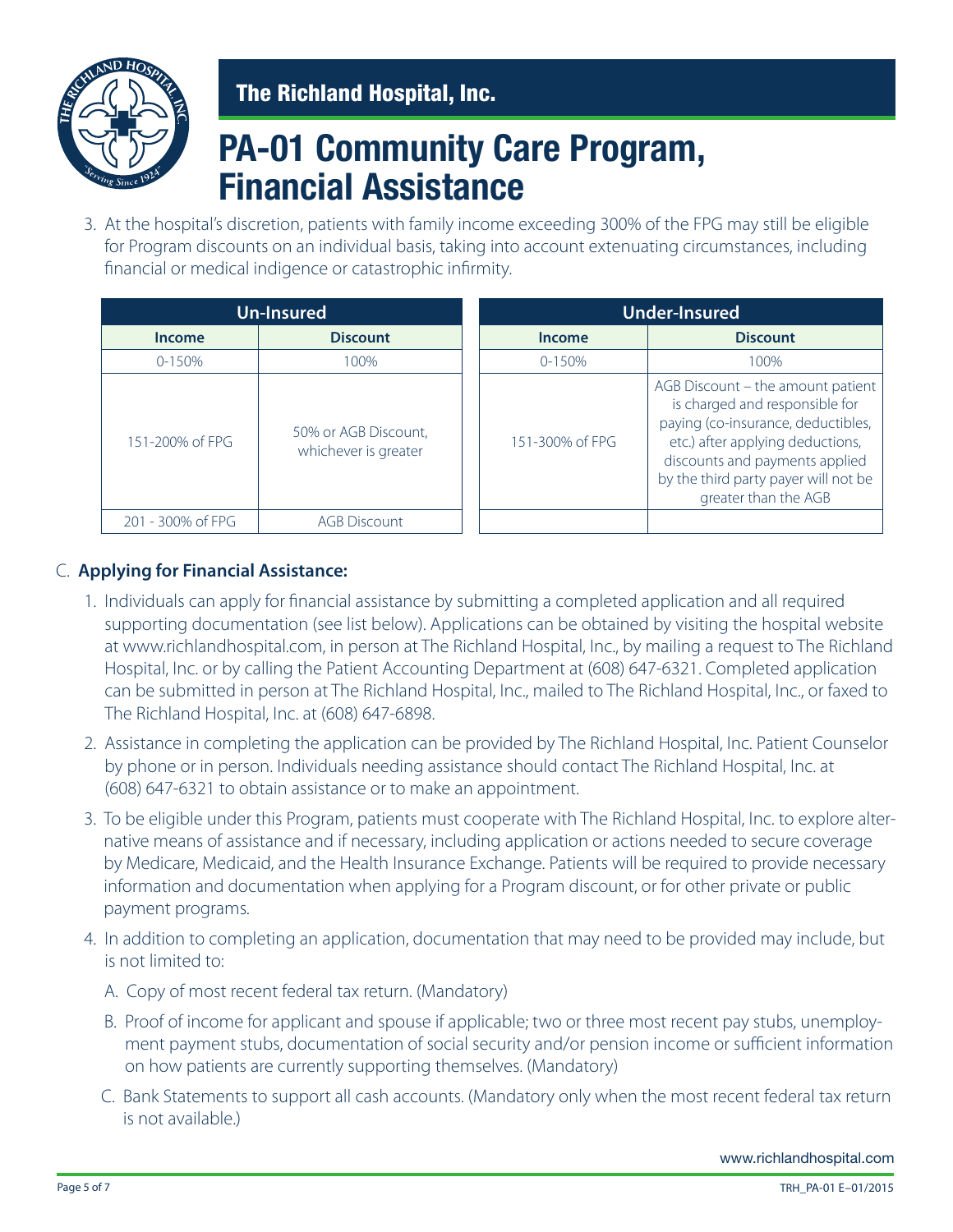

# **PA-01 Community Care Program, Financial Assistance**

- D. Medicaid denial letter dated within the most recent three month window. (Mandatory when application applies to accounts for an adult with Income at or below 125% of FPG or for children with a family Income at or below 300% of FPG.)
- E. Insurance card for any eligible coverage.

Patients will be asked to certify all information provided as true and complete. If any information is determined to be false, all Program discounts will be revoked making the patient responsible for the original balance for services rendered.

### D. **Processing of Community Care Application**

Patient's applying for Community Care consideration will be notified of the status of their application. Application statuses are as follows

- 1. Approved for a 100% discount: Patient will be mailed a letter indicating their approval for a 100% discount.
- 2. Approved for a less than 100% discount: Patient will be notified by letter of their approval for a partial discount, provided a revised statement indicating the amount of the discount and the new discounted balance. Information regarding The Richland Hospital, Inc.'s Payment Plan Policy and a payment plan agreement will be included to assist patient in fulfilling their obligation for the remaining balance.
- 3. Incomplete application and/or documentation: A letter will be mailed to the patient indicating additional documentation is needed and specifying what documentation is needed. Patient will have 30 days to provide the additional information. If information is not received within 30 days, application may be denied.
- 4. Community Care is denied: The patient will be provided with a letter indicating the denial and the reason for the denial. Information on The Richland Hospital, Inc.'s Payment Plan Policy and a payment plan agreement will be included to assist patient in fulfilling their obligation for the remaining balance.

The qualifying discount will be applied to the account(s). If patient has made payments on the account(s) and the Program discount results in a credit to the patient responsibility, a refund will be issued to the patient for any payments resulting in a credit of \$5.00 or greater.

### E. **Collection Practices for the Community Care Program:**

Internal and external policies and procedures will take into account the extent to which a patient is qualified for Program or other discounts. In addition, patients who qualify for partial discounts or whose application has been denied will be offered a payment plan and are required to make a good faith effort to honor payment agreements with The Richland Hospital, Inc. The Richland Hospital, Inc. is committed to working with patients to resolve their accounts, and at its discretion, may provide extended payment plans to eligible patients. Collection processes for unpaid balances will follow The Richland Hospital, Inc.'s Placement for Collection Policy which may include placement with an external collection agency and reporting non-payment to a credit bureau. A copy of the collection policy may be obtained in person at The Richland Hospital, Inc, contacting the Patient Accounting Department at (608) 647-6321 or at www.richlandhospital.com.

### F. **Communication and Publication of Community Care Program:**

The Richland Hospital, Inc. communicates the availability and terms of the Program to all patients, through means which include, but are not limited to: